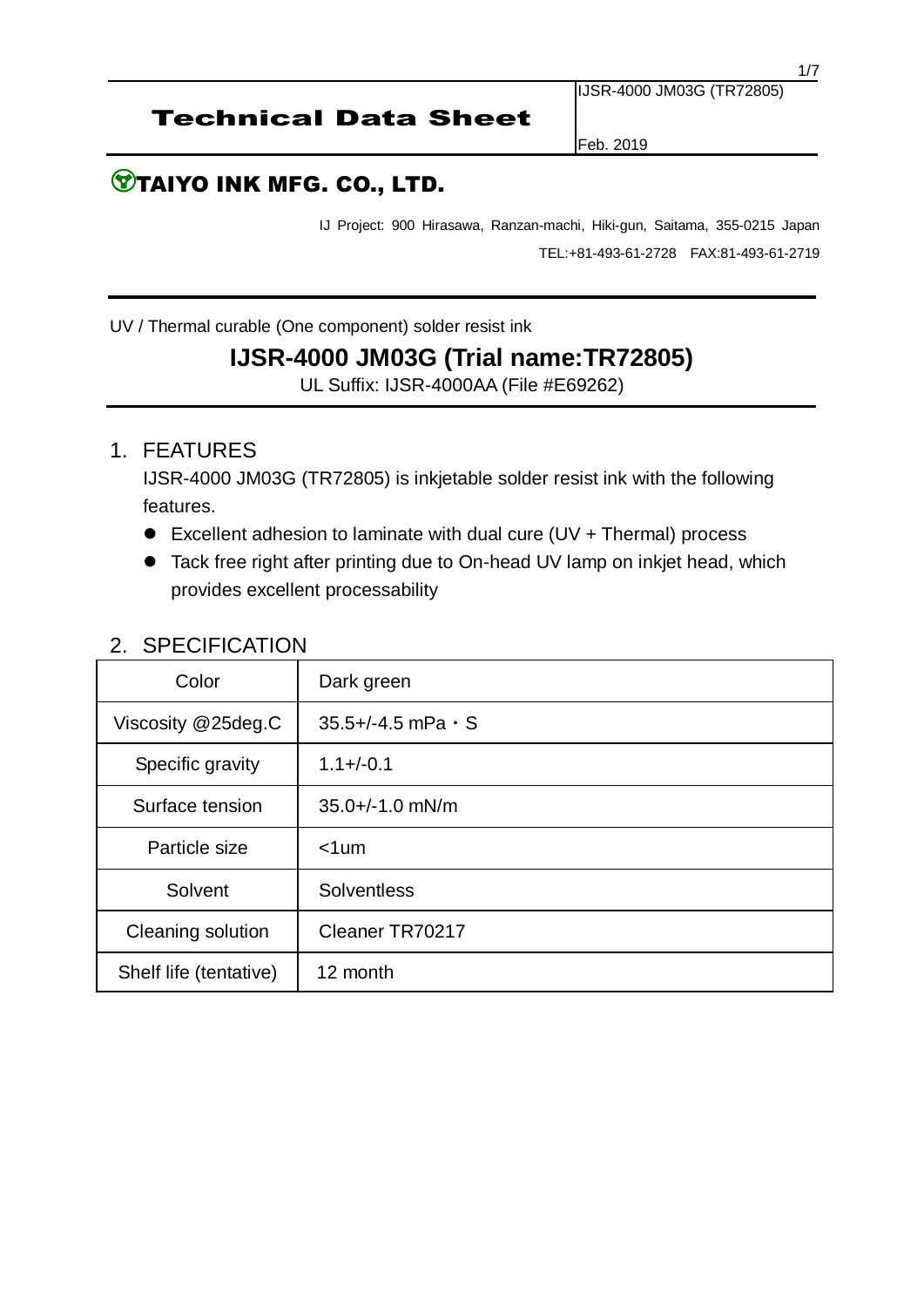Feb. 2019

## 3. VISCOSITY CURVE

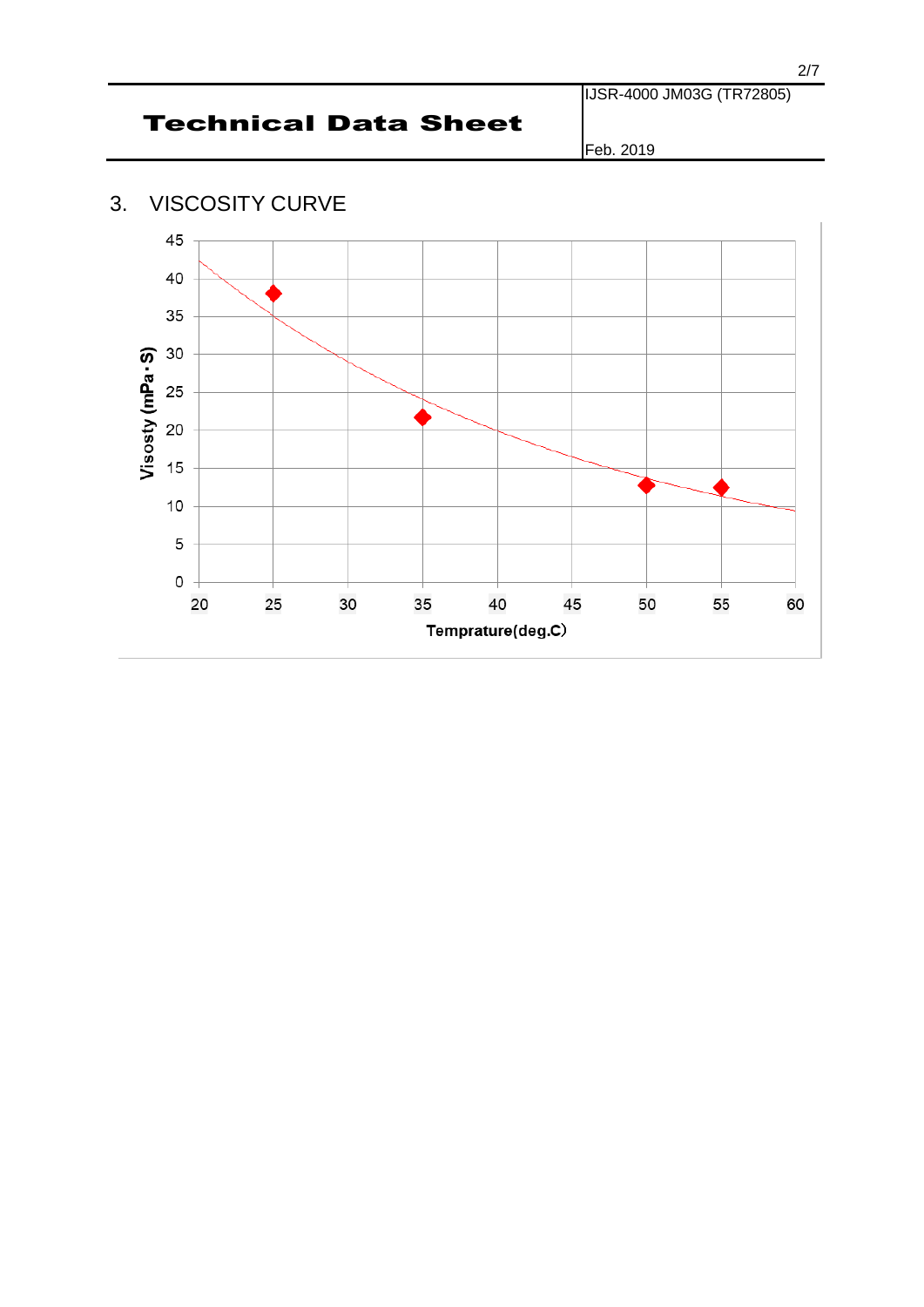IJSR-4000 JM03G (TR72805)

Feb. 2019

# 4. PRINTING PARAMETERS

This parameter is guide for starting printing test. We recommend to evaluate optimal printing parameter for your equipment by use of this guide, because the optimal printing parameter is different for structure of printer, kind of printer head and so on.

| <b>Items</b>             | <b>Unit</b> | <b>Recommend</b>           |
|--------------------------|-------------|----------------------------|
| Head                     |             | KM1024i SHE Konica Minolta |
| <b>Temperature</b>       | deg.C       | 55                         |
| Drive Voltage: Vh2 - Vh1 | V           | $10.0 - 5.0$               |
| <b>Pulse Width</b>       | us          | $3.7 - 7.4$                |
| <b>Meniscus Vacuum</b>   | kPa         | $-0.9$                     |
| Max Degassing Vacuum     | kPa         | $-66.6$                    |
| Max frequency            | <b>kHz</b>  | 15                         |
| Jetting speed @1kHz      | m/s         | 6.0                        |
| Droplet volume @1kHz     | ng/drop     | 7.9                        |

\*1 Value of Taiyo's test device

### 5. STANDARD CURING CONDITION

IJSR-4000 JM03G (TR72805) is cured by below steps.

5-1. UV pre-curing  $\Rightarrow$  5-2. Thermal curing  $\Rightarrow$  5-3. UV bump

#### 5-1. UV pre-curing

| Light source | Wave length                           | Total exposure energy<br>$(mJ/cm2)*$ |
|--------------|---------------------------------------|--------------------------------------|
| 365nm LED    | UV-A (320-390nm)<br>UV-A2 (380-410nm) | 800-1600                             |

\* Measured by UV Power Puck II

#### 5-2. Thermal curing

150deg.C 60min @box oven

#### 5-3. UV bump

| Light source      | Wave length       | Total exposure energy<br>$(mJ/cm2)*$ |
|-------------------|-------------------|--------------------------------------|
| Mercury lamp      | UV-A (320-390nm)  | 2000-3000                            |
| or                |                   |                                      |
| Metal halide lamp | UV-A2 (380-410nm) |                                      |
|                   |                   |                                      |

\* Measured by UV Power Puck II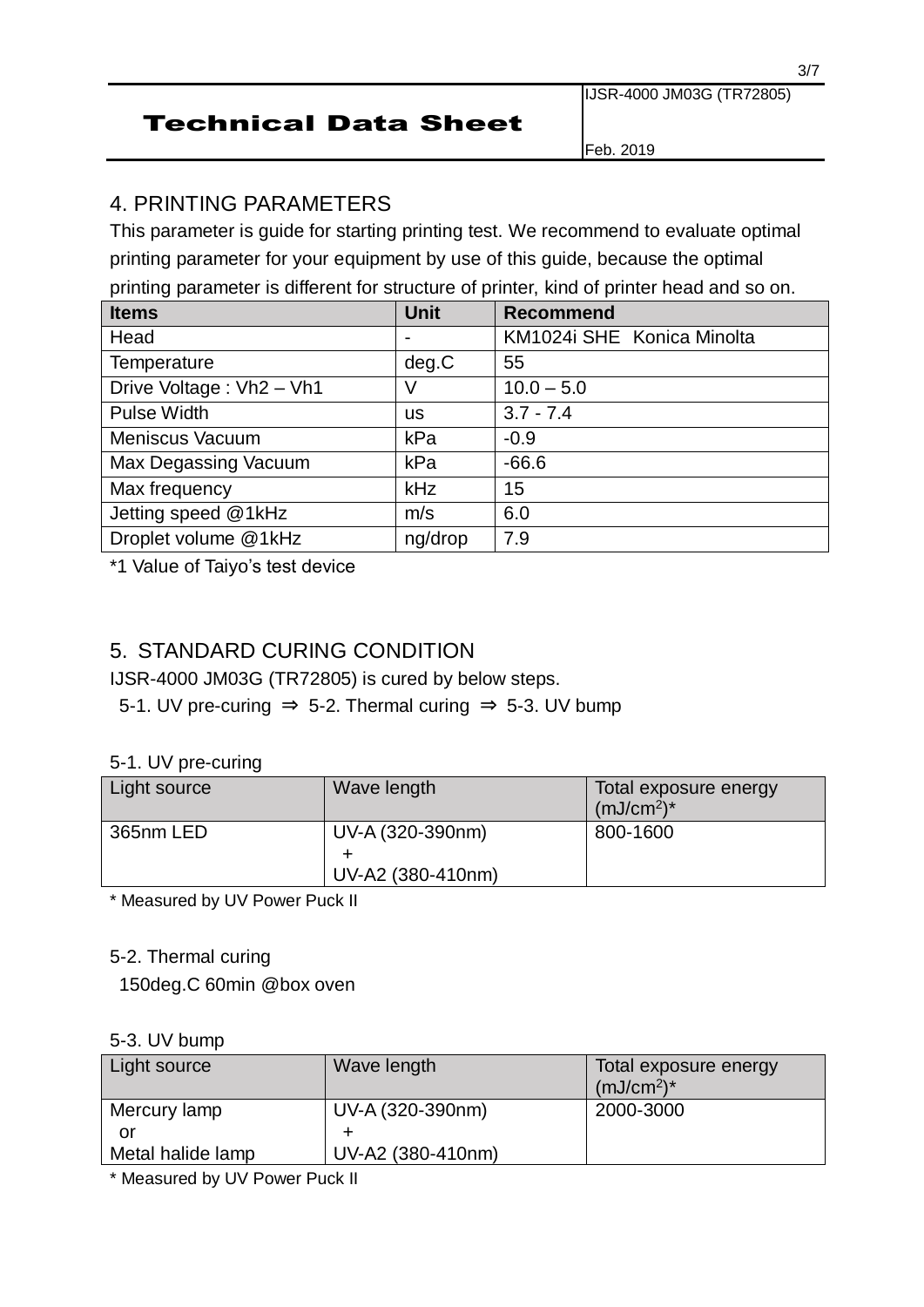### IJSR-4000 JM03G (TR72805)

# Technical Data Sheet

Feb. 2019

### 6. PROCESS CONDITION

| <b>PROCESS</b>             |                                                                          |  |
|----------------------------|--------------------------------------------------------------------------|--|
| Laminate                   | FR-4 or Cu foil                                                          |  |
| Pretreatment               | Acid cleaning - Buff scrubbing                                           |  |
| Inkjet printing            | Piezo inkjet printer                                                     |  |
| Coating thickness 35+/-5um |                                                                          |  |
|                            | Preliminary cure*   On-head UV lamp (365nm LED): 1,000mJ/cm <sup>2</sup> |  |
| Thermal cure               | Hot air convection oven: 150deg.C / 60min                                |  |
| UV bump*                   | UV irradiation device (Mercury lamp): $2,000 \text{mJ/cm}^2$             |  |

\*Measured by UV Power Puck II

# 7. ATTENTION ON EACH PROCESS

- $\triangleright$  For operation environment, desirable to handle the ink under the yellow lamps in the clean room of temp. range 20-25deg.C and 50-60%RH.
- ➢ Make ink temperature reach to room temperature, and stir sufficiently before use.
- ➢ UV curing conditions depend on the type of UV lamp. Inappropriate UV lamp may cause insufficient curability.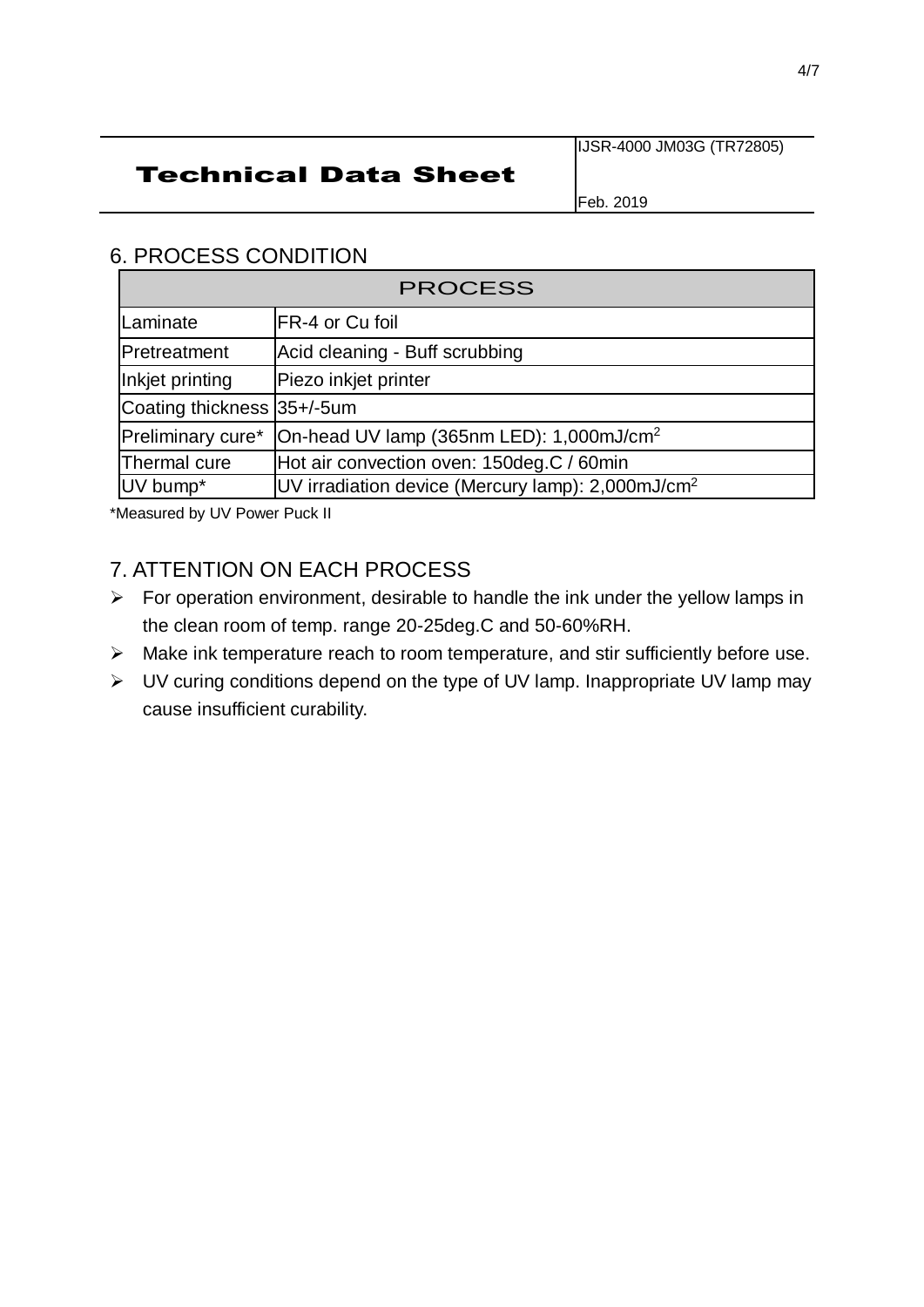#### IJSR-4000 JM03G (TR72805)

# Technical Data Sheet

Feb. 2019

# 8. CHARACTERISTIC (FINAL PROPERTIES)

| Item                                       | <b>Test method</b>                                                                                                                | <b>Test result</b>                                                                                  |
|--------------------------------------------|-----------------------------------------------------------------------------------------------------------------------------------|-----------------------------------------------------------------------------------------------------|
|                                            | On FR-4, Internal test method<br>Cross hatch tape peeling                                                                         | 100 / 100                                                                                           |
| Adhesion                                   | On Cu foil, Internal test method<br>Cross hatch tape peeling                                                                      | 100 / 100                                                                                           |
| <b>Pencil hardness</b>                     | <b>TAIYO Internal Test Method</b><br>On copper foil, no Cu exposure                                                               | Above 5H                                                                                            |
| Solder heat resistance                     | Solder float test:<br>Rosin flux, 260deg.C / 10sec (3cycles)                                                                      | Passed                                                                                              |
| <b>Electroless</b><br>Ni/Au                | Taiyo internal method<br>Ni 3um, Au 0.03um                                                                                        | Passed                                                                                              |
| Immersion Tin Plating<br>resistance        | TAIYO internal test method pretreated<br>Sample is pretreated by Mec etch and IJSR 02RA<br>Tin thickness: about 1 um              | Passed                                                                                              |
| Solvent resistance                         | PGM-AC dipping, 20deg.C/20min,<br>Tape peeling test                                                                               | Passed                                                                                              |
| Acid resistance                            | 10vol % H <sub>2</sub> SO <sub>4</sub> dipping, 20deg.C/20min,<br>Tape peeling test                                               | Passed                                                                                              |
| Alkaline resistance                        | 10wt% NaOH dipping, 20deg.C/20min,<br>Tape peeling test                                                                           | Passed                                                                                              |
| Insulation resistance                      | IPC comb type B pattern<br>Conditioned: 25-65degC(cycle), 90% RH, DC100V, 7 days<br>Measurement: Room temp. DC500V 1-minute value | <b>Initial Value:</b><br>$9.5 \times 10^{13} \Omega$<br>Conditioned:<br>$2.8 \times 10^{13} \Omega$ |
| <b>Dielectric</b><br>ConstantTaiyo         | Taiyo internal method, 1MHz<br>Conditioned: 25~65deg.C(Cycle), 90%RH /7days<br>Measurement: at room temperature                   | Initial: 3.7<br>Conditioned: 3.9                                                                    |
| <b>Dissipation</b><br>Factor               | Taiyo internal method, 1MHz<br>Conditioned: 25~65deg.C(Cycle), 90%RH /7days<br>Measurement: at room temperature                   | Initial:0.035<br>Conditioned: 0.041                                                                 |
| Surface Tension after Cure                 | Internal test; greater than 40 dynes/cm                                                                                           | Under<br>evaluation                                                                                 |
| <b>CTI</b><br>(Comparative Tracking Index) | ASTM-D-3638-07                                                                                                                    | ≥600                                                                                                |
| Hot Storage Resistance                     | 150°C for 1000 hours – cross hatch adhesion<br>Sample is pretreated by Mec Etch and IJSR 02RA                                     | Passed                                                                                              |
| <b>Outgassing Test</b><br>ASTM E595        | 160deg.C 60min thermal cure and 3 J/cm2 UV Cure<br>was done after thermal cure.                                                   | TML-1.08%<br>CVCM-0.10%<br>WVR-0.61%                                                                |
| Halogen Level                              | Halogen Free if < 900 ppm                                                                                                         | $< 50$ ppm                                                                                          |

Note: The test result is under above-referenced process conditions and test methods.

Moreover, content in this technical data sheet is based on our internal experiment, not to be guaranteed. Therefore, please check the required property in advance of use.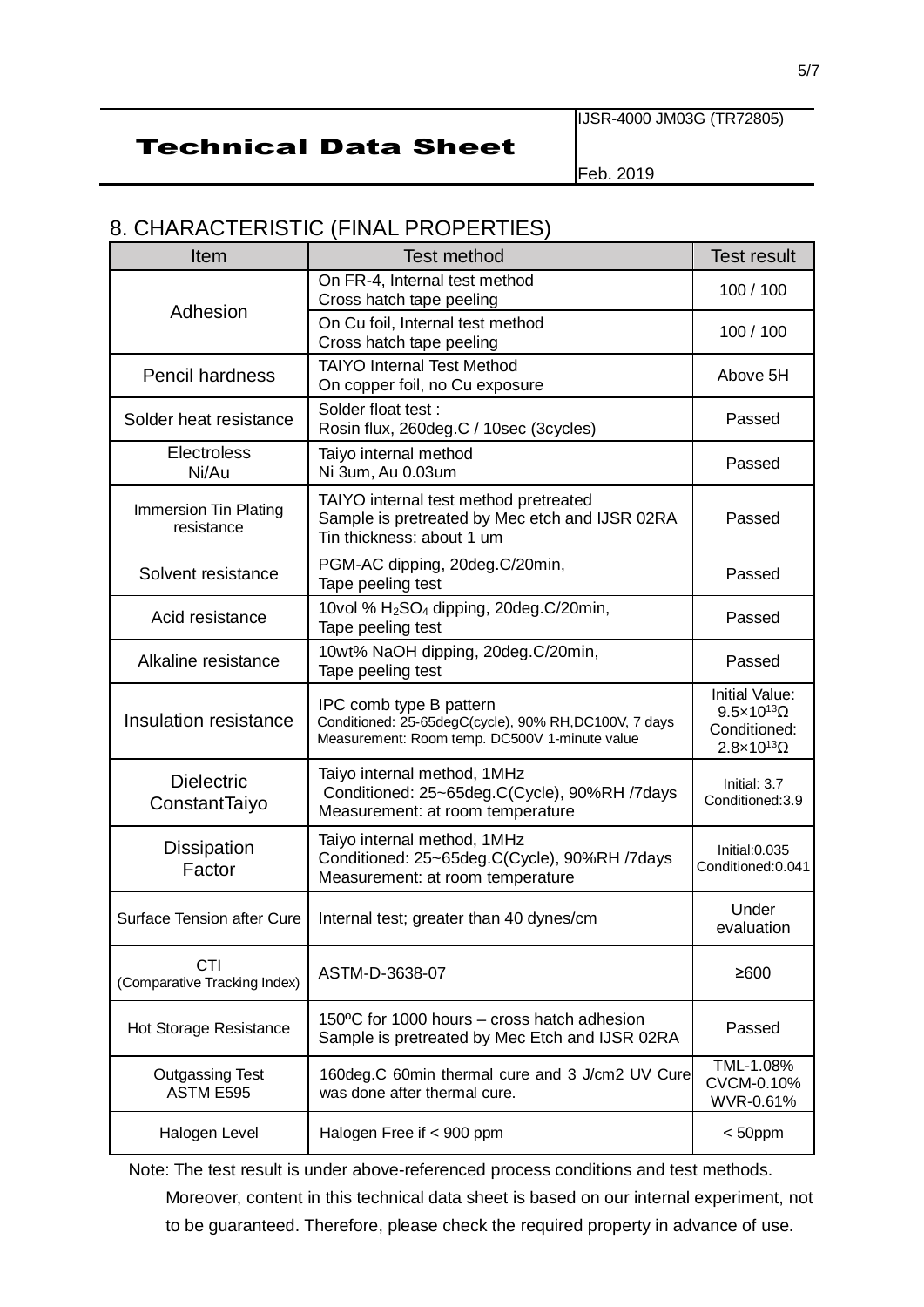IJSR-4000 JM03G (TR72805)

Feb. 2019

### **IPC-SM-840E, Class H & T, Solder Mask Vendor Testing Requirements**

| <b>TEST</b>                                             | <b>SM-840</b><br><b>PARAGRAPH</b> | <b>REQUIREMENT</b>                                                                                                             | <b>RESULT</b>                                                                |
|---------------------------------------------------------|-----------------------------------|--------------------------------------------------------------------------------------------------------------------------------|------------------------------------------------------------------------------|
| <b>Visual</b>                                           | 3.3.1                             | Uniform in Appearance                                                                                                          | Passed                                                                       |
| Curing                                                  | 3.2.5.1                           | Ref: 3.6.1.1, 3.7.1 and 3.7.2                                                                                                  | Passed                                                                       |
| Non-Nutrient                                            | 3.2.6                             | Does not contribute to biological<br>growth                                                                                    | Passed                                                                       |
| <b>Pencil Hardness</b>                                  | 3.5.1                             | Minimum "F"                                                                                                                    | Passed $-5H$                                                                 |
| Adhesion                                                | 3.5.2.1                           | Rigid - Cu, Ni, FR-4                                                                                                           | Passed                                                                       |
| Adhesion                                                | 3.5.2.6                           | Doubled Layered Solder Mask                                                                                                    | Passed                                                                       |
| Machinability                                           | 3.5.3                             | No Cracking or Tearing                                                                                                         | Passed                                                                       |
| Resistance to<br>Solvents and<br><b>Cleaning Agents</b> | 3.6.1.1                           | <b>IPA</b><br>75/25 IPA/DI H <sub>2</sub> O<br>10% Alkaline Detergent<br>Monoethanolamine<br>DI H <sub>2</sub> O<br>D-Limonene | Passed<br>Passed<br>Passed<br>Under evaluation<br>Passed<br>Under evaluation |
| <b>Hydrolytic Stability</b><br>and Aging                | 3.6.2                             | No Change after 28 days of<br>$95-99$ °C<br>and 90-98% RH                                                                      | Passed                                                                       |
| Solderability                                           | 3.7.1                             | No Adverse Effect J-STD-003                                                                                                    | Passed                                                                       |
| <b>Resistance to Solder</b>                             | 3.7.2                             | No Solder Sticking                                                                                                             | Passed                                                                       |
| <b>Resistance to Solder</b>                             | 3.7.3                             | No Solder Sticking                                                                                                             | Passed                                                                       |
| Simulation of Lead<br><b>Free Reflow</b>                | 3.7.3.1                           | No Solder Sticking                                                                                                             | Passed                                                                       |
| Dielectric Strength                                     | 3.8.1                             | 500 VDC / mil Minimum                                                                                                          | 6,000 VDC/mil                                                                |
| <b>Thermal Shock</b>                                    | 3.9.3                             | No Blistering, Crazing or<br>De-lamination                                                                                     | Passed                                                                       |

### **Specific Class "H" Requirements**

| <b>TEST</b>                      | <b>SM-840</b><br><b>PARAGRAPH</b> | <b>REQUIREMENT</b>                    | <b>RESULT</b>                |
|----------------------------------|-----------------------------------|---------------------------------------|------------------------------|
| Flammability                     | 3.6.3                             | <b>UL 94V-0</b>                       | Passed, File<br>#E69262      |
| <b>Insulation Resistance</b>     | 3.8.2                             |                                       |                              |
| <b>Before Soldering</b>          |                                   | $5 \times 10^8$ ohms minimum          | $1.9 \times 10^{14} \Omega$  |
| After Soldering                  |                                   | $5 \times 10^8$ ohms minimum          | $2.9 \times 10^{13} \Omega$  |
| Moisture & Insulation Resistance | 3.9.1                             |                                       |                              |
| Before Soldering-In Chamber      |                                   | $5 \times 10^8$ ohms minimum          |                              |
| Before Soldering-Out of Chamber  |                                   | $5 \times 10^8$ ohms minimum          | $1.4 \times 10^{13}$ Ω       |
| After Soldering-In Chamber       |                                   | $5 \times 10^8$ ohms minimum          |                              |
| After Soldering-Out of Chamber   |                                   | $5 \times 10^8$ ohms minimum          | 2. $7 \times 10^{13} \Omega$ |
| <b>Electrochemical Migration</b> | 3.9.2                             | $>2.0 \times 10^6$ ohms, no<br>growth | $7.5 \times 10^{12} \Omega$  |